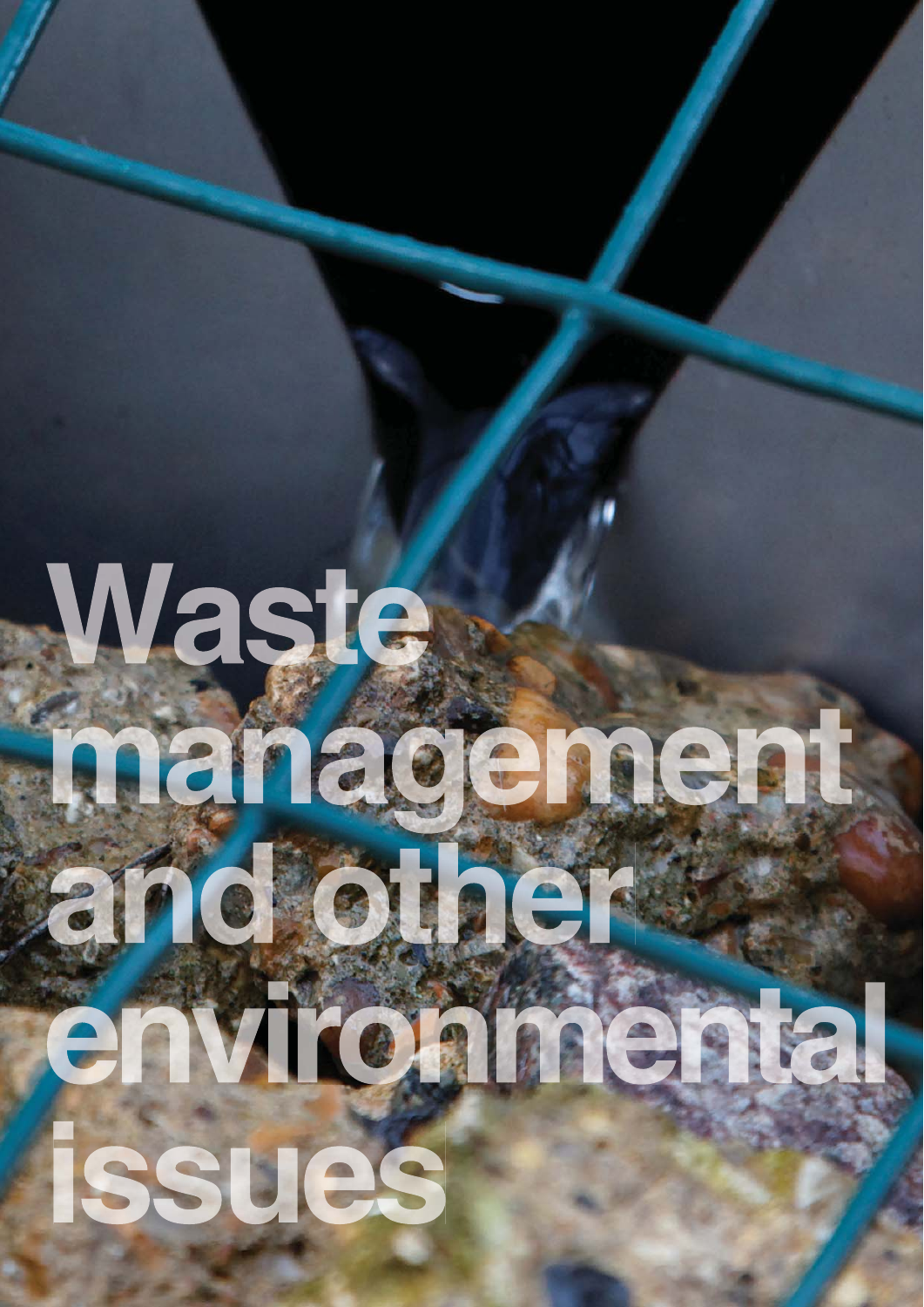# **Waste management and other environmental issues**

### **Waste management**

When undertaking the maintenance of SUDS, waste will be generated. This will be predominantly grass and other vegetation, and may be managed on site in wildlife piles. There is still a requirement to comply with all relevant waste management legislation. This is even more pertinent when waste is disposed off site.

The options for disposal will depend on the characteristics of the silt and other material at each site.

On landscape sites green waste can be managed in a number of ways:

- 1. Shredded for surface spreading as a mulch mimicking natural leaf or wood fall
- 2. As wildlife piles to provide habitat, usually when removed from managed landscapes (variation of 1/ above).
- 3. On-site compost piles (variation of 1/ above).
- 4. Removed from site to off-site composting facilities (e.g. as Council Green Waste)
- 5. Removal from site to tip least preferred and least sustainable

However, the silt and other material removed from SUDS is defined as waste and in some specific situations could be defined as hazardous waste. Sediment that is removed may need to be tested to determine the extent and nature of any pollution in it. Where a management train is provided in low risk areas such as housing it is unlikely that silt will contain levels of pollutants that define it as hazardous waste.

It is also important to comply with the duty of care requirements of the waste management legislation. This means that silt should only be removed from site by authorised carriers and should be taken to authorised disposal locations. The necessary paper work to show this has been undertaken should be completed. Even if silt and vegetation is used on site, an exemption from the Environment Agency will be required.

Further information is provided in The SUDS Manual (CIRIA C697).

A practicable process for managing waste from SUDS in low risk areas, this is still to be agreed with the Environment Agency for SUDS in Cambridge, is as follows:

1. Evaluate whether the site is likely to operate 'hazardous waste'.

2. If this is the case, e.g. industrial or heavy vehicle management areas, then proceed to 'hazardous waste' disposal.

3. Where there is low risk of pollution, e.g. housing, schools, commercial sites, etc.,

- Silt accumulation 'at source' remove and land-apply to vegetated surfaces outside the SUDS design profile but within, say, 10m of the SUDS feature.
- Silt accumulation in wetlands and ponds (very low if source control in place – remove, allow to dewater by the side of the SUDS feature for 24-48 hours and land-apply to vegetated surfaces outside the SUDS design profile but within, say, 10m of the SUDS feature.
- Vegetation or 'green' waste remove from SUDS feature to designated wildlife piles, compost heaps or shred woody waste for in-situ mulch where appropriate – green waste to be applied when composted to ornamental plant beds or native planting areas outside the SUDS feature design profile.

This proposal is designed to manage nonhazardous silt and 'green' waste from SUDS systems in a sustainable manner on site. This reduces carbon emissions, landfill and cost to the community with minimal risk to the environment.

Litter should be collected and taken away for disposal off site.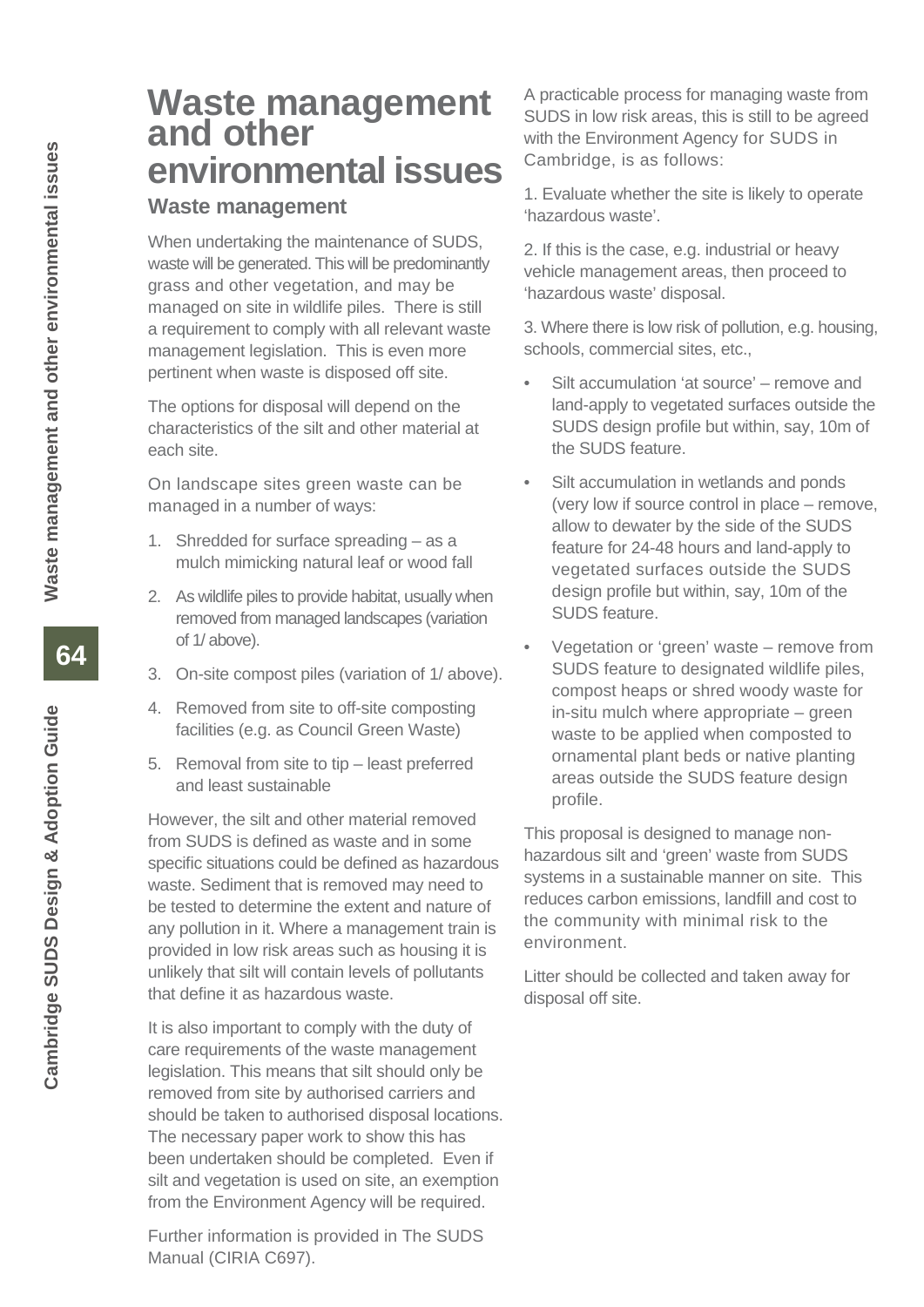# **Reuse of materials**

The City Council will require demonstration that the creation ponds or basins does not require the wholesale removal of materials from site (with the resultant waste implications and noise and traffic impacts). Wherever possible, materials arising during construction works should be reused on site in a sustainable and appropriate manner that does not compromise the character of the existing landscape, e.g. the formation of shallow bunds or berms that form part of the overall landscape proposals. Where this is not practicable, it will be expected that materials are reused locally. Place partially-buried dead wood and recycled rubble/paving slabs on lower slopes of ponds and wetlands to create refuges for amphibians, reptiles and invertebrates.



*Recycled concrete used in a control structure in Cambourne, Cambridgeshire*